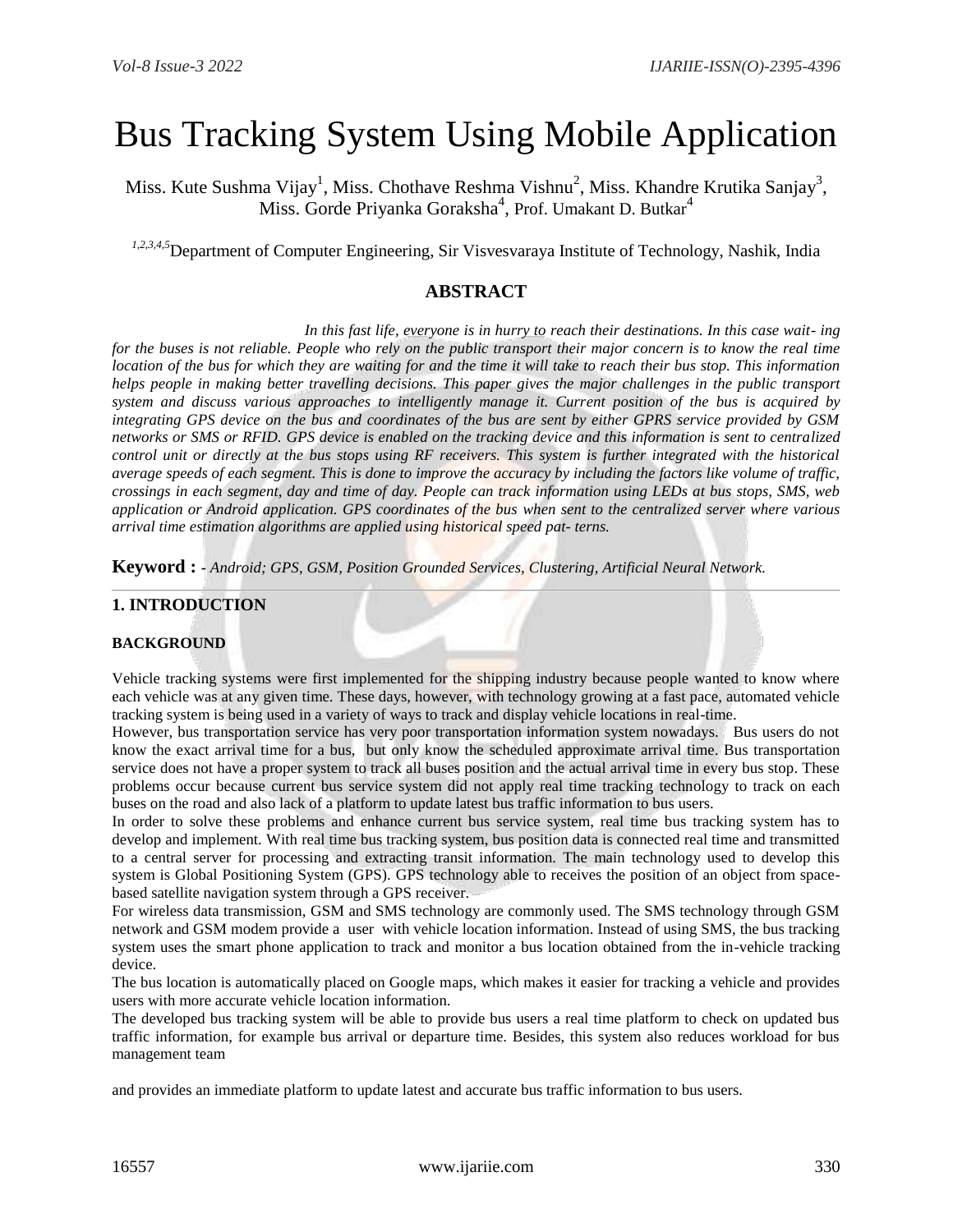

#### **ANDROID**

#### **Overview**

Android is a mobile operating system (OS) currently developed by Google, based on the Linux kernel and designed primarily for touchscreen mobile devices such as smart- phones and tablets. Android's user interface is mainly based on direct manipulation, using touch gestures that loosely correspond to real-world actions, such as swiping, tap- ping and pinching, to manipulate on-screen objects, along with a virtual keyboard for text input. In addition to touchscreen devices, Google has further developed Android TV for televisions, Android Auto for cars, and Android Wear for wrist watches, each with a specialized user interface. Variants of Android are also used on notebooks, game consoles, digital cameras, and other electronics. Now we have phones which can even access GPS, GPRS, Wi-Fi, NFC and lot of other cool and advanced features which you cannot even imagine. So in this Mobile world of this complication, android is one of those operating system platforms which made it easy for manufacturers to design top class phones.

Stored and copied to a stream where the actual data is transferred. Due to its native characteristic, it runs in the background and waits for a possible transfer operation. They are called right after the related button is pressed. Services retrieve values from static class called Final-Values.java through intent's extended data. They mainly include Final Values .EXTRASGROUPOWNERADDRESSandAndroidOS.

As it is widely known, android is a Linux-based operating system led by Google. It is mostly developed for mobile devices to bring simplicity, functionality and efficiency to the market. Android is an open source project and it has a large number of developers writing applications. Developers write applications primarily in Java (Stephen Shank land, 2007) and applications can be downloaded mostly through official online store called Google Play. Currently there is 600,000 applications available on Google Play and so far 20 billion applications downloaded from this store (engaged, 2012).

Android runs on Linux with libraries and libraries written in C. Dan Merrill, Android Engineer in Google, explained that Android is not a specification, or a distri- bution in the traditional Linux sense. It's not a collection of replaceable components. Android is a chunk of software that you port to a device.

Android uses the Dalvik Virtual Machine to run Dalvik Executable code trans- lated from Java byte code. All standard API are defined in terms of classes, interfaces, methods and objects. In terms of hardware platform, ARM architecture is main plat- form for Android. However, there is also support for x86 architecture.

#### **Architecture**

Architecture Android runs on Linux under Dalvik VM. Dalvik has a just-in-time compiler where the byte code stored in memory is compiled to a machine code. Byte code can be defined as 'intermediate level'. JIT compiler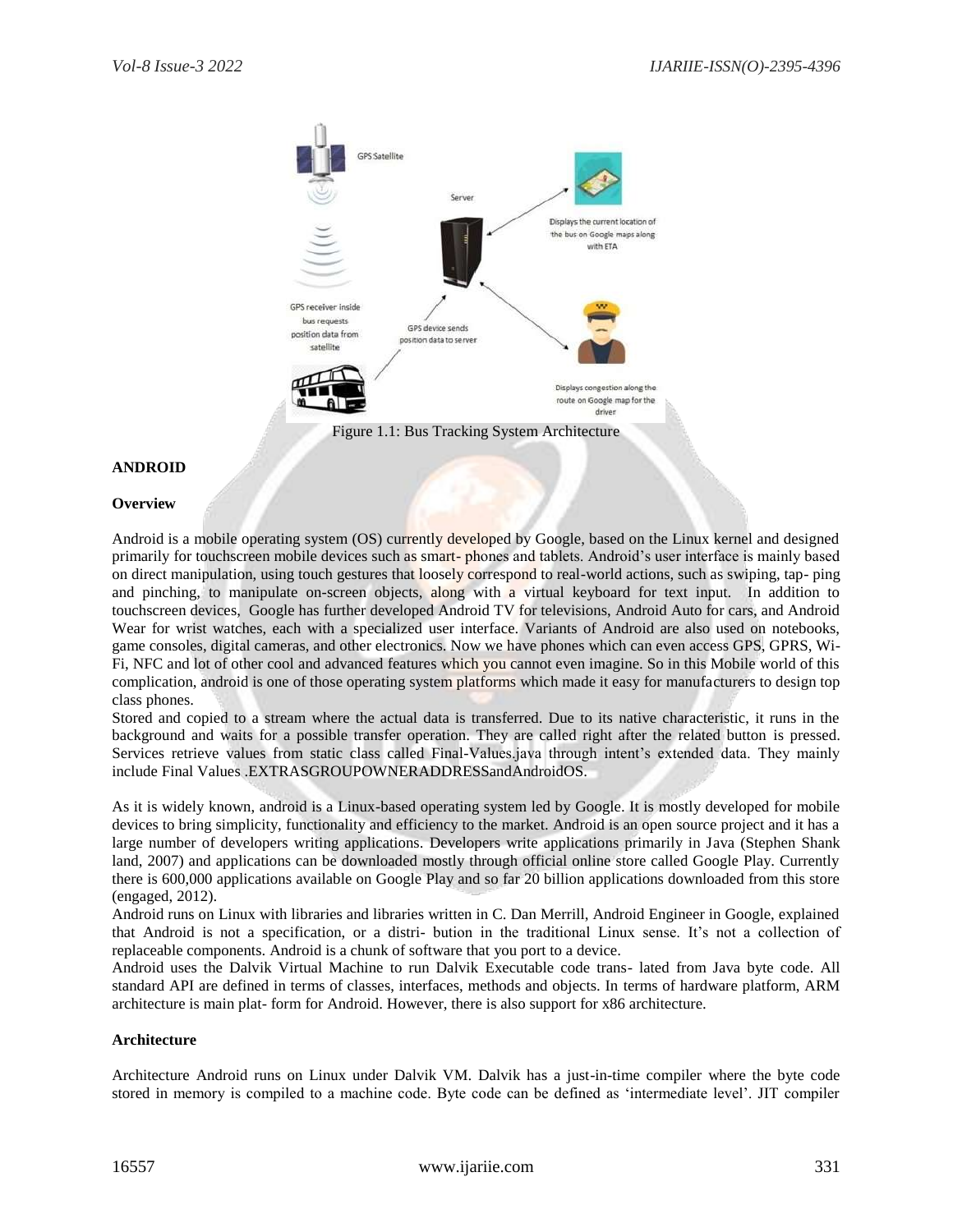reads the byte code in many sections and compiles dynamically in order to run the program faster. Java performs checks on dependent portions of the code and thus the code is compiled only before it is executed. When it is compiled once, it is cached and set to be ready for later uses.



Figure 1.2: Android Architecture

#### **Android Studio and Android SDK**

Studio is the official IDE for Android app development, based on IntelliJ IDEA. On top of IntelliJ's powerful code editor and developer tools, Android Studio offers even more features that enhance your productivity when building Android apps, such as:A flexible Gradle-based build system. Build variants and multiple APK file generation. Code templates to help you build common app features. A rich layout editor with support for drag and drop theme editing. Lint tools to catch performance, usability, version compatibility, and other problems Code shrinking with ProGuard and resource shrinking with Gradle. Built-in support for Google Cloud Platform, making it easy to integrate Google Cloud Messaging and App Engine Android provides a custom plug-in for Android development called Android Development Tool (ADT). It is designed to build Android applications. It lets the developer to establish new Android projects, build and debug applications, and export APKs.

#### **GPS Tracking unit**

A GPS tracking unit is a device, normally carried by a moving vehicle or person, that uses the Global Positioning System to determine and track its precise location, and hence that of its carrier, at intervals. The recorded location data can be stored within the tracking unit, or it may be transmitted to a central location data base, or Internetconnected computer, using a cellular (GPRS or SMS), radio, or satellite modem embedded in the unit. This allows the asset's location to be displayed against a map backdrop either in real time or when analyzing the track later, using GPS tracking software. Data tracking software is available for smartphones with GPS capability

#### **GPS Architecture**

A GPS tracker essentially contains a GPS module to receive the GPS signal and calculate the coordinates. For data loggers it contains large memory to store the co- ordinates, data pushers additionally contains the GSM/GPRS modem to transmit this information to a central computer either via SMS or via GPRS in form of IP packets Fundamentals: The GPS concept is based on time and the known position of specialized satellites. The satellites carry very stable atomic clocks that are syn- chronized to each other and to ground clocks. Any drift from true time maintained on the ground is corrected daily. Likewise, the satellite locations are known with great precision. GPS receivers have clocks as well; however, they are not synchro- nized with true time, and are less stable. GPS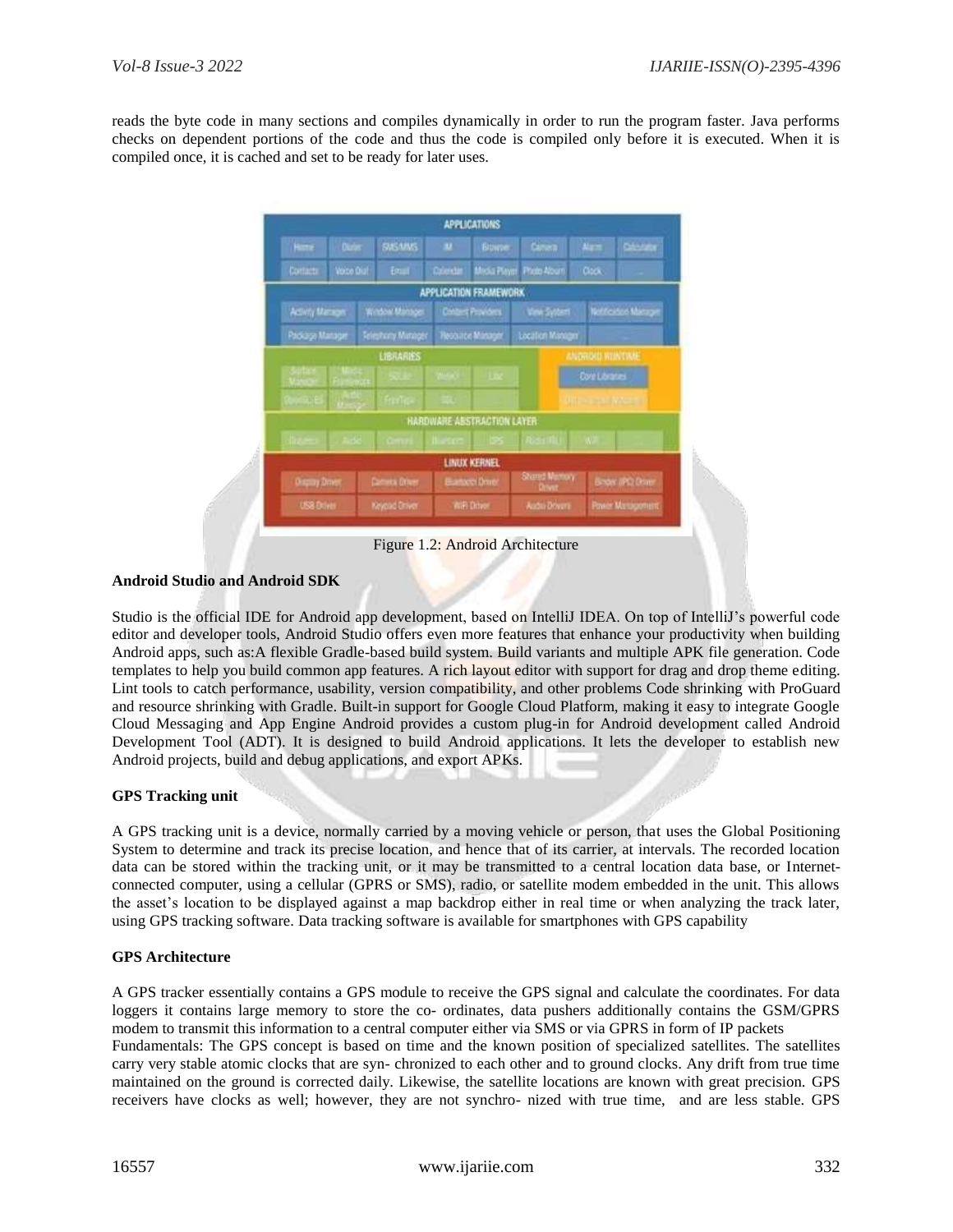satellites continuously transmit their current time and position. A GPS receiver monitors multiple satellites and solves equations to determine the precise position of the receiver and its deviation

from true time. At a minimum, four satellites must be in view of the receiver for it to compute four unknown quantities (three position coordinates and clock deviation from satellite time).

Mobile Phones with GPS Capability: Due in part to regulations encouraging mo- bile phone tracking, including E911, the majority of GPS receivers are built into mobile telephones, with varying degrees of coverage and user accessibility. Com- mercial navigation software is available for most 21st- century smartphones as well as some Java-enabled phones that allow them to use an internal or external GPS receiver (in the latter case, connecting via serial or Bluetooth). Some phones using assisted GPS (A-GPS) function poorly when out of range of their carrier's cell towers. Others can navigate worldwide with satellite GPS signals as well as a dedicated portable GPS receiver does, upgrading their operation to A-GPS mode when in range. Still others have a hybrid positioning system that can use other signals when GPS signals are inadequate.

Mobile Messaging: Mobile messaging plays an essential role in LBS. Messaging, especially SMS, has been used in combination with various LBS applications, such as location-based mobile advertising. SMS is still the main technology carrying mobile advertising / marketing campaigns to mobile phones. A classic example of LBS applications using SMS is the delivery of mobile coupons or discounts to mobile subscribers who are near to advertising restaurants, cafes, movie theatres. The Singaporean mobile operator Mobile One carried out such an initiative in 2007 that involved many local marketers, what was reported to be a huge success in terms of subscriber acceptance.



# **MOTIVATION**

Many cities have found that GPS tracking system not only improve the efficiency of city bus operation, but also encourage commuters to take the advantage of city bus system. Many city bus systems have discovered that GPS tracking system allows monitoring the location and arrival time of their bus actually increase the number of people using city buses for routine communing. The application is a user friendly one that anyone can access for free of cost. The basic idea for this project was to guide the bus travelers with the routes, all the possible stops that come on their way to the destination and moreover, display maps and track their locations and show the estimate remaining time required to reach. The aim is to overcome all the drawbacks faced in all the previous applications and generate fast and accurate results.

# **2. LITERATURE SURVEY**

The design of the navigation system was driven by a set of premises that distinguish it from other navigation solutions.

The service should be deployable on short term, and not in a far future.

Deployment cost for the service provider should be efficient.

Usage cost should be low considering currently common communication costs.

Service should be easily adaptable and extendable to a fast changing reality. Next to deployability under current conditions, another concern had a major influ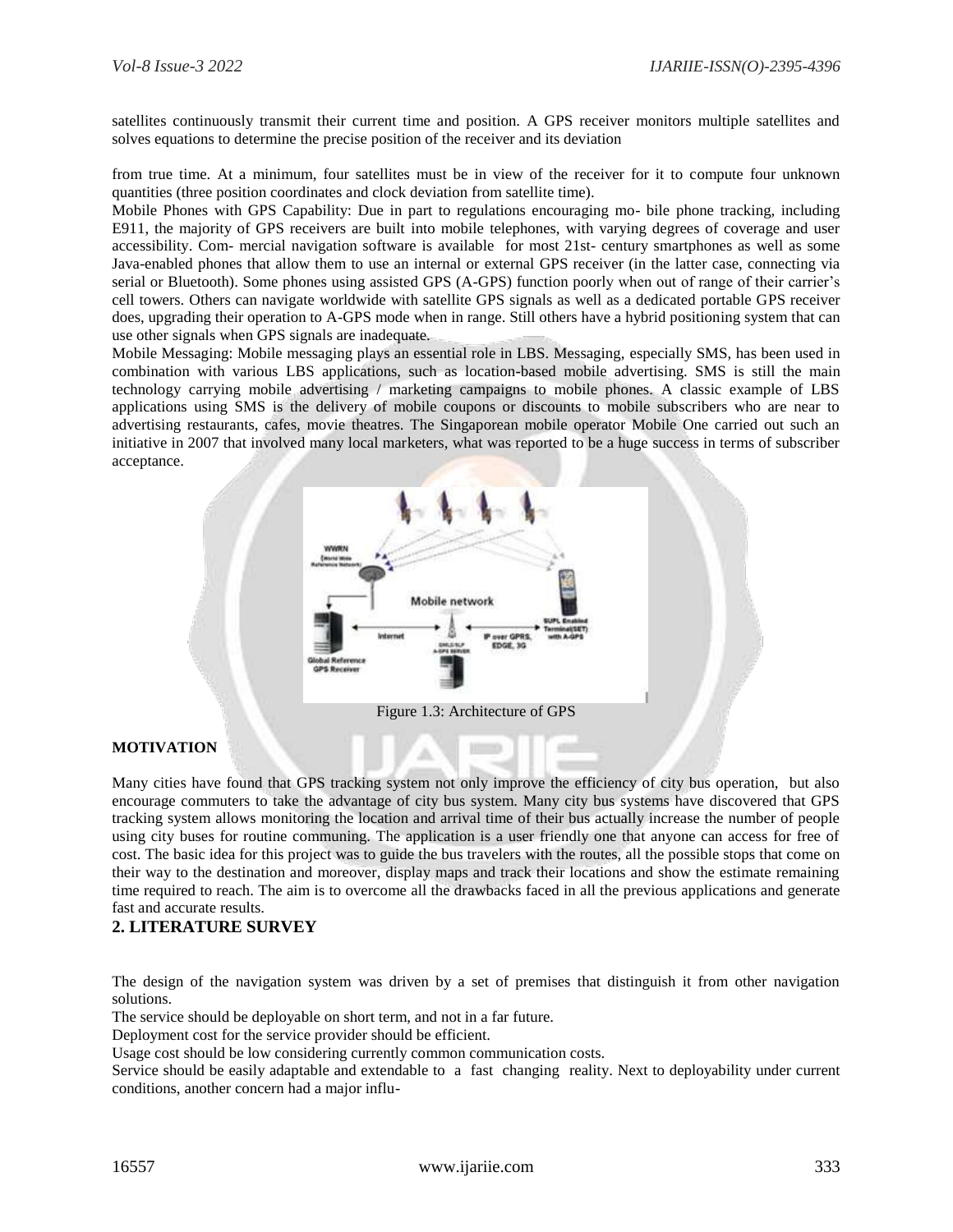ence in system design: user friendliness. The system should require as little interaction from the user as possible and little change of his habits. Furthermore, all interfaces be- tween user and navigation system should be carefully designed so that users unfamiliar with the system or with technology in general feel comfortable using it. Finally, being userfriendly also implies using technologies that most users are already familiar with, so that they do not have to acquire any new device or learn to handle one. A navigation sys- tem complying to these design requirements enhances the experience of users of a PTN in a cost effective way. Visitors and sporadic users are target user groups, as the system is especially helpful for people unfamiliar with the PTN. But also normal users would profit, being guided to destinations out of their current and known parts of the transport network, for example visiting a place for the first time in an area they do not usually use. In this way, the navigation system enhances the urban mobility experience and makes using the PTN more attractive to people unfamiliar with it. As with any application, it's important to consider the target audience. In this case, I can divide transit riders into new or infrequent riders, who aren't overly familiar with the local transit system, and frequent riders, who are familiar with it and use it every day. New or infrequent riders are less familiar with available routes and often need more trip-planning guid- ance, whereas frequent riders typically already know which sequence of stops and routes is the fastest to reach their destination, so they just want to know when the next bus is coming. The application presented in this article is targeted primarily at this second

group of frequent transit users. While static schedules and timetables are an important base for rider information, the reality is that transit vehicles do not always run on time. Traffic congestion, weather, accidents, and passenger incidents: there is any number of reasons why a transit vehicle might not meet its schedule. As such, many recent transit traveller information system improvements have focused on providing real-time arrival information.

#### **EXISTING SYSTEM**

There are many existing platforms and applications that are used to assist com- muters plan their travel uses mobile data for the connectivity and communication and GPS to get the real-time location of the bus (or other means of transport) relative to the commuter. There are solutions that offer a limited accuracy in metropolitan cities.

However, these solutions are not available to the other cities and also, they rely on historical data to provide information. The Intelligent Transport System (ITS)s based solutions can be studied to overcome these pitfall, would help the commuter to effectively utilize the public transport which includes lower waiting time. There are many implementations of Intelligent Transport System all around the world, each solu- tion designed to address a specific demographic region. There are existing solutions like tram TRACKER by Yarra Technologies in Melbourne, Australia and Google Maps is always there to cater the needs of the metropolitan computers.

#### **PROBLEM STATEMENT**

Possessing own transportation has become more common nowadays. The number of vehicles on the road keep on increasing and most of us are eager to own personal vehicle as we can go anywhere without limitation.

Undoubtedly, the existence of bus has reduced road traffic and taking bus is a good starting to inculcate the carpooling value. Besides, it provides a low-cost trans- portation which means to the low-income family for traveling to another destination. However, things always don't come perfect.

The main drawback of traveling with bus is the inconsistent arrival time which may due to unforeseen circumstances. Even when we know the bus schedule well, there are number of reasons that bus as may not arrive as expected.

Traffic congestions Heavy downpour

Bus breakdowns

It is particularly annoying when a person has urgent appointment, but we are late due to the time-consuming of bus trip.

#### **PROPOSED SYSTEM**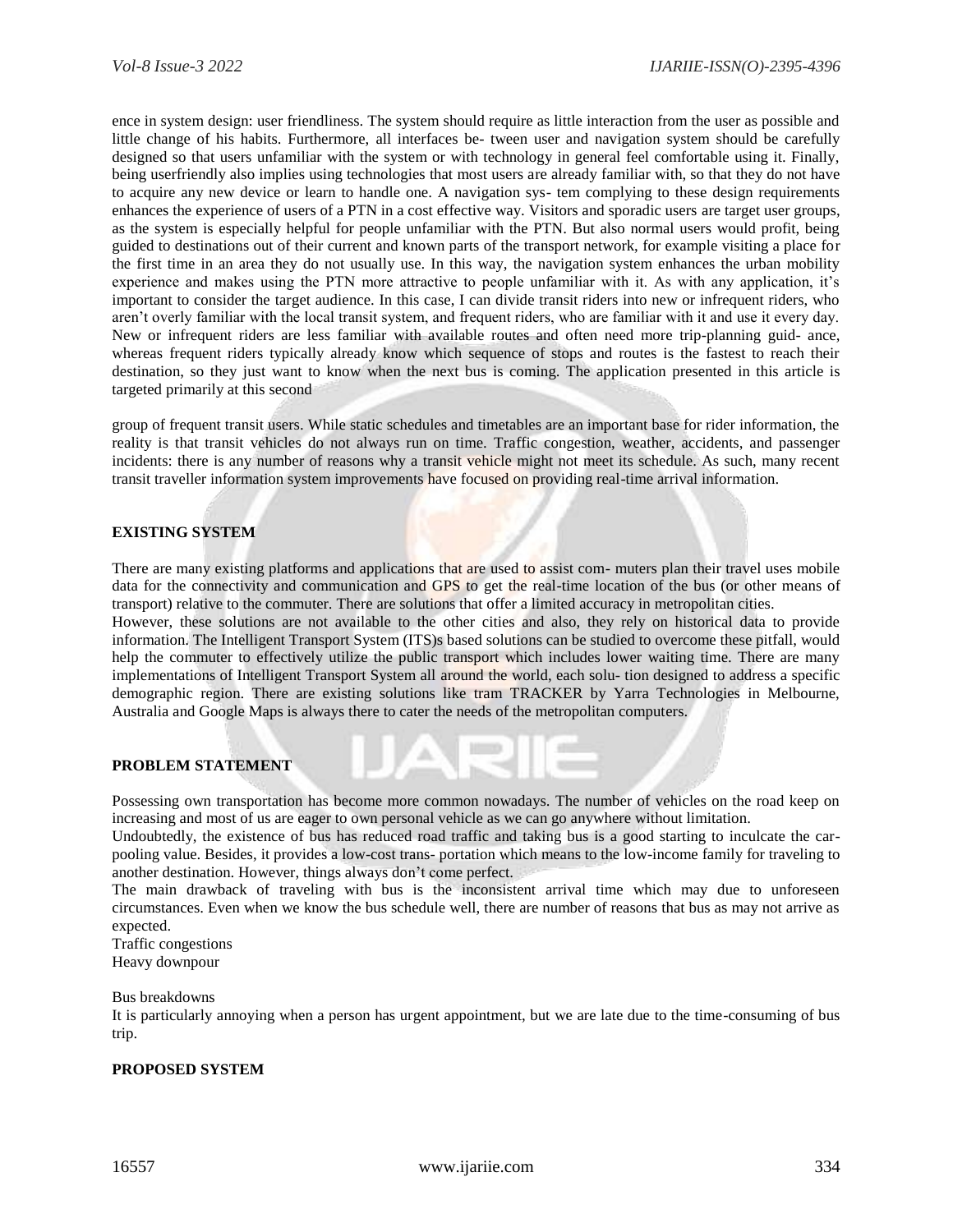The real time tracking of bus can be done and this information is then given to remote user who wants to know the real time bus information. Our system provides the relevant information regarding

Real time location: Here the current location of the bus will be displayed.

Route details: The system will display the route details with stops name.

Driver's Contact Number: The system will display the driver's name with contact details.

Average waiting time and expected time to reach: The system will display the ETA(estimated time of arrival) on the Google maps between two stops.

Real time traffic to diverse route in case of heavy congestion: The system will display the traffic details for the driver in case of congestion.

#### **OBJECTIVES**

The objective of bus tracking system is,

The mobile phone industry is one of the fastest and most dynamic business sec- tors today. The need to communicate efficiently and instantaneously is always an undying necessity. The market sector and the evergrowing and demanding consumers always want to have more, and they want it better than ever. Having a mobile phone for us makes life easier.

Communication is always a part of daily life, and we cannot avoid it. The invention of mobile phone has gone tremendous leaps in innovation and new applications. Originally, it was intended to be a telephone that can be carried wirelessly at greater distances.

Advances in communications, upgrades in radio frequency and developments on the internet had given mobile phones more sophisticated but easy to use in appli- cations.

The main goal of the proposed work is to improve the Bus system by adding the necessary additional features into the application, like accurate bus timings, correct bus numbers and moreover adding a GPS tracker into it.

# **3. SOFTWARE REQUIREMENT SPECIFICATION**

#### **FUNCTIONAL REQUIREMENTS**

Functional requirements refer to the functionalities that must apply to a system. The functional requirements of bus tracking system are stated below.

The system must be able to show information to user in real time.

The system must be able to process the position data received from bus positioning module, calculate the estimated time to user and display the position on maps.

The system must be able to show estimated arrival time for every bus in every bus stop.

The system must be able to allow user retrieve information from mobile device and computer.

The system must be able to show the traffic information on maps.

#### **NON-FUNCTIONAL REQUIREMENTS**

The system should provide the accurate estimated bus arrival time to user.

The system should reduce the paper work done by bus management team.

The system should be able to increase the efficiency and performance of bus service.

The system should reduce work done by bus management team by automated calculation of estimated bus arrival time and showing real time bus position to user.

The system should allow user to access information in anywhere with anytime

#### **USER REQUIREMENTS**

There are two main target users for the proposed system, bus user (student/staff) and bus management team. The requirement from different user is stated below.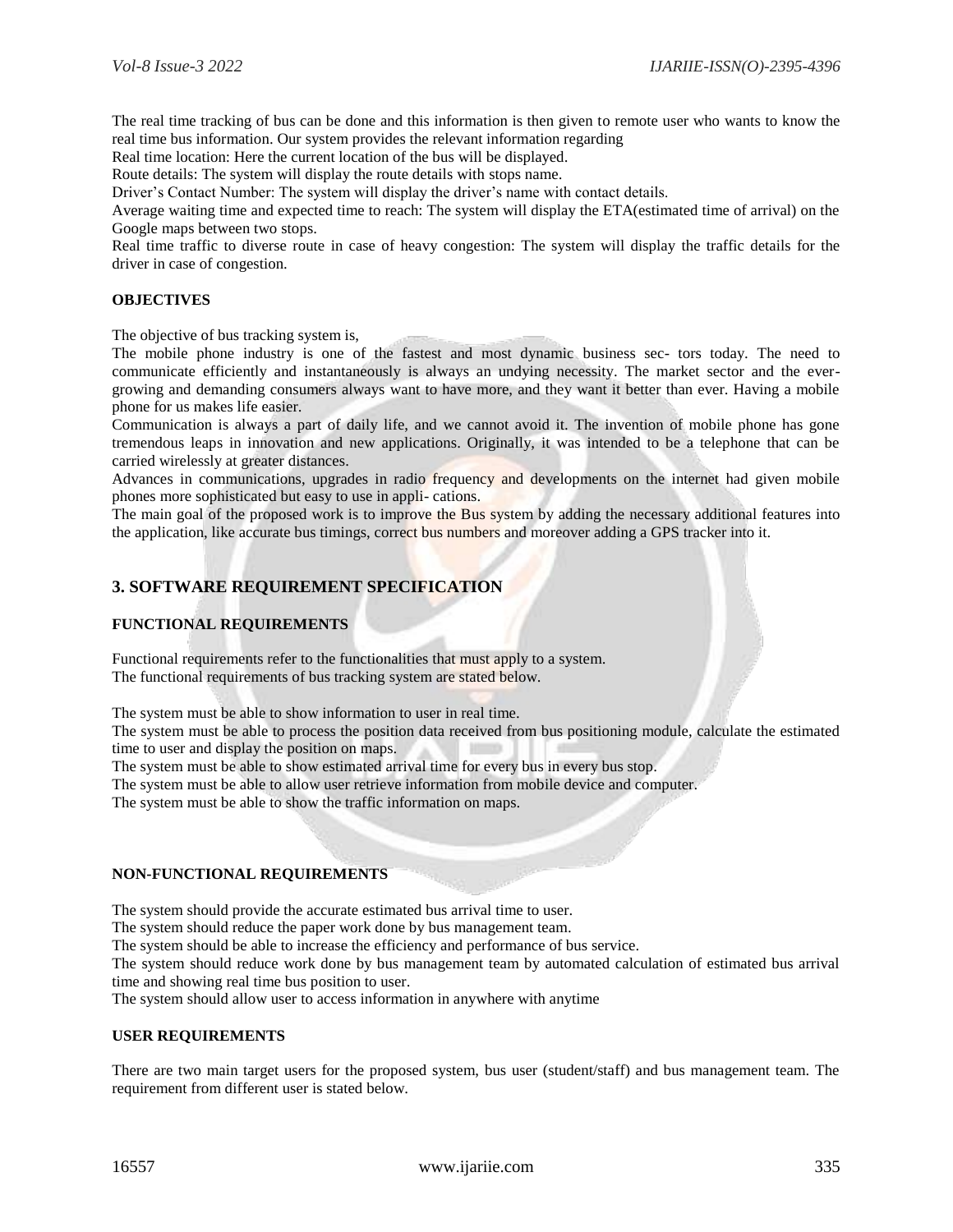Bus user:

Student/Staff is the main user of the proposed system because the main objective of bus tracking system is to provide estimated bus arrival time for student.

The student/staff must able to retrieve real time estimated bus arrival time for every bus stop. While waiting in bus stop, student able to access bus tracking system with mobile device instead of using computer to access.

This is the main purpose of bus tracking system in mobile application is developed. The system is provided real time bus tracking system with mapping feature, which mean student/staff able to view the bus position with a map. With this mapping technique, student able to know where is a bus position based on the map in real time.

Bus Driver :

Bus driver is the second important user of this system. Bus driver is able to update bus status accordingly in order to inform bus users about immediate situation.

#### **SYSTEM REQUIREMENTS**

System Processor: Pentium P4 Mobile Processor: 1GHz or higher Motherboard: Genuine Intel Memory: 512 MB of RAM, 1GB recommended. Display:1024x 768 or higher-resolution display with 16 bits colors of android mobile phone.

#### **SOFTWARE REQUIREMENTS**

Operating system: Windows XP or higher. Technology Used: Android 4.1 or higher IDE: Android Studio 3.0.1 Plug-in: ADT plug-in(Android Development Tool) Language: Android, JAVA.

Actor:

Student Faculty Driver Bus application

Use-case:

Get the bus location Get the bus information Get current location Send location Update location

Pre-condition:

GPS In bus should be working properly and should send the coordinates to the server

Post-condition:

Mobile application should receive location of bus from server

#### **USE CASE DIAGRAM**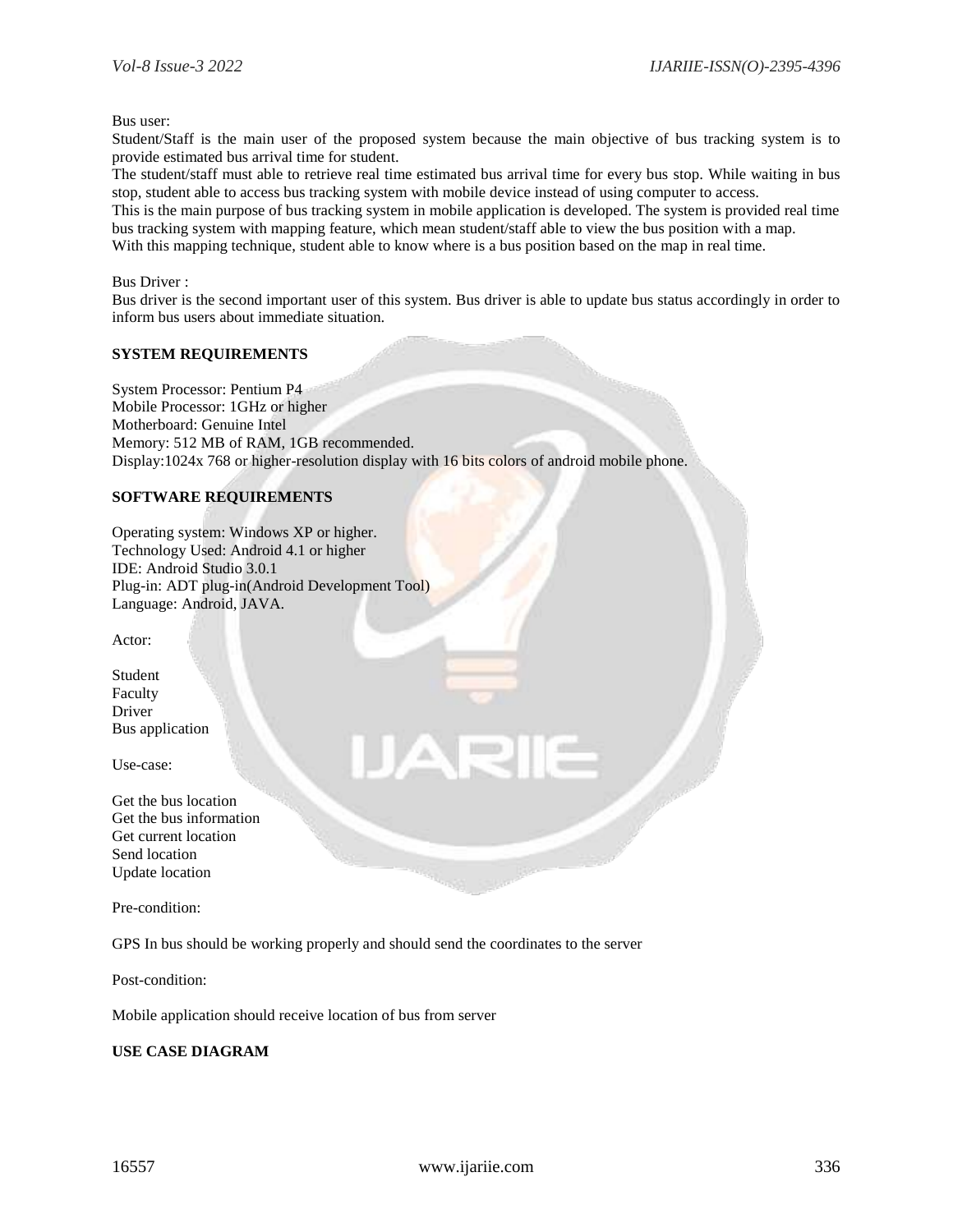

This chapter describes features, fragments, classes, architecture and the application itself by providing necessary information of major components. First, overall information is given along with project's components and classes. Subsequently, the architecture details of the application are discussed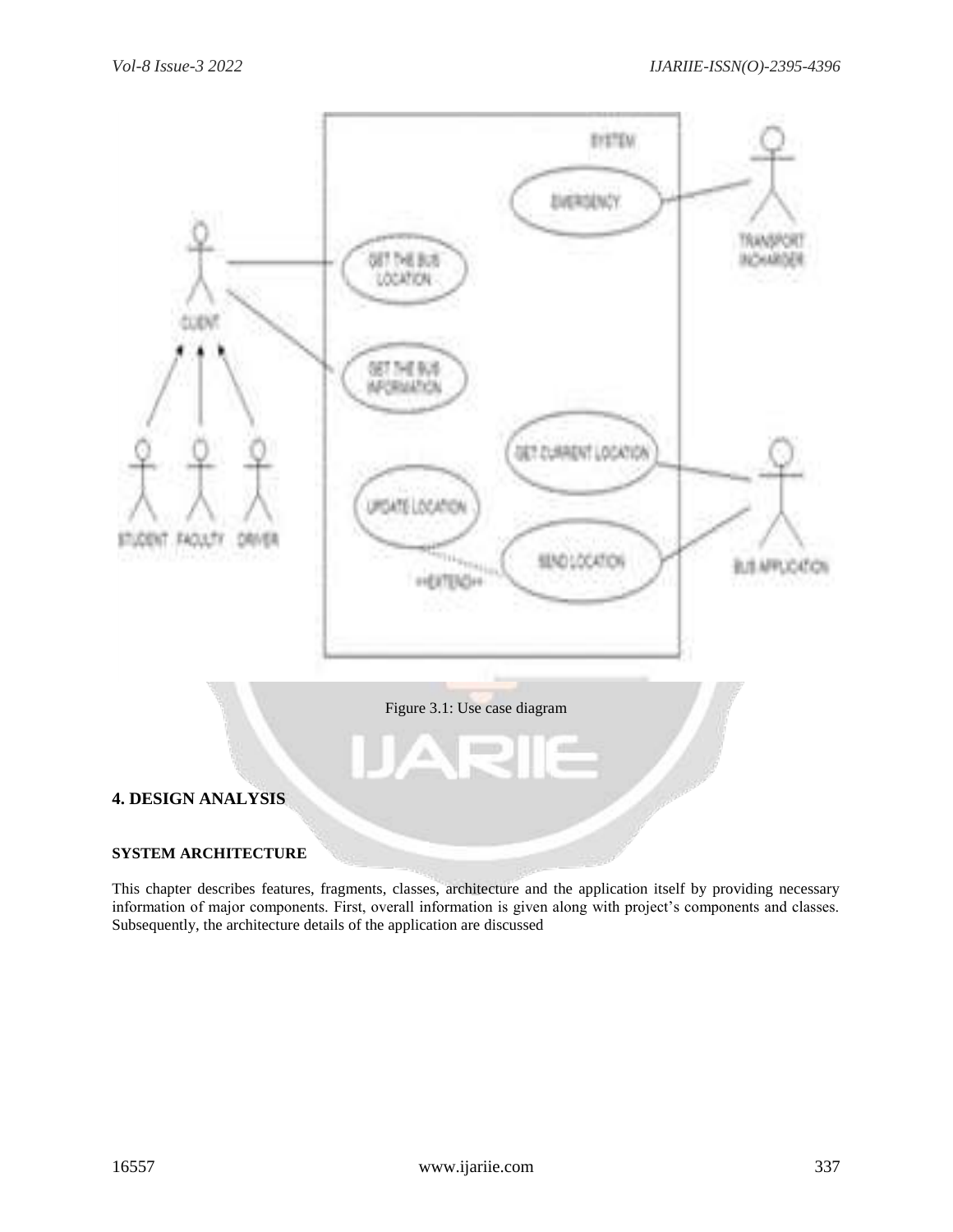

# **ACTIVITY DIAGRAM**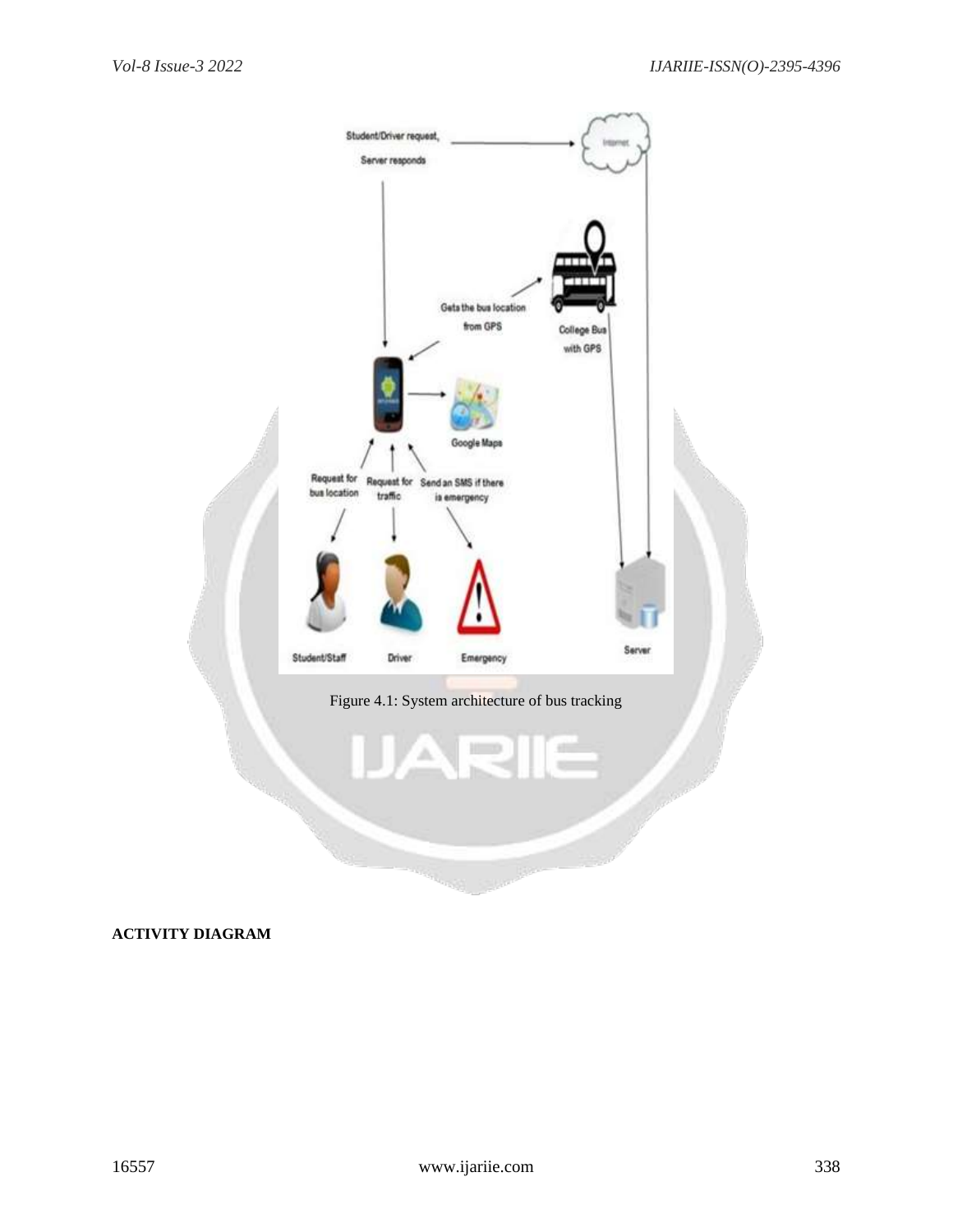

# **DATA FLOW DIAGRAM**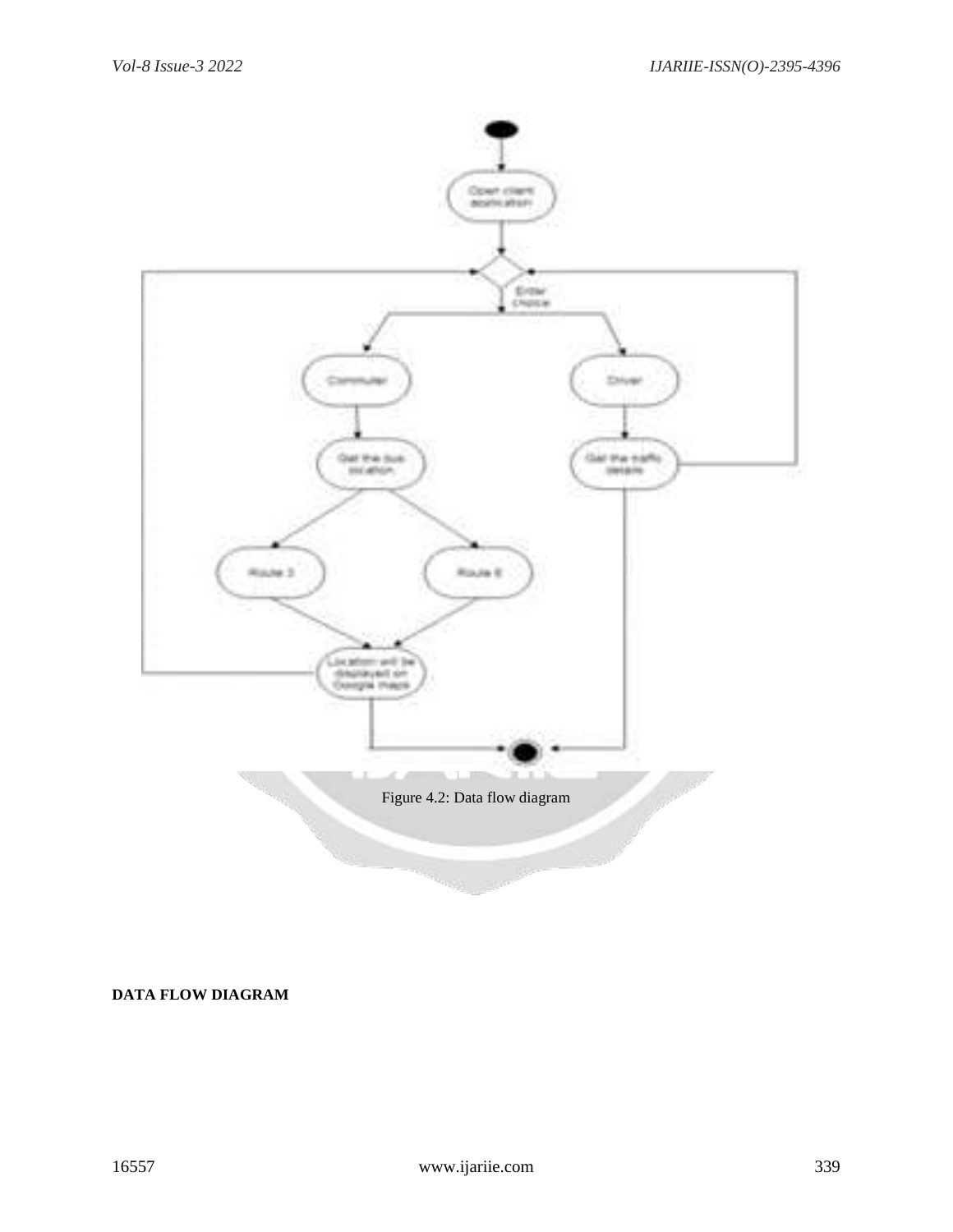

Figure 4.3: Activity diagram of bus tracking

# **5. IMPLEMENTATION**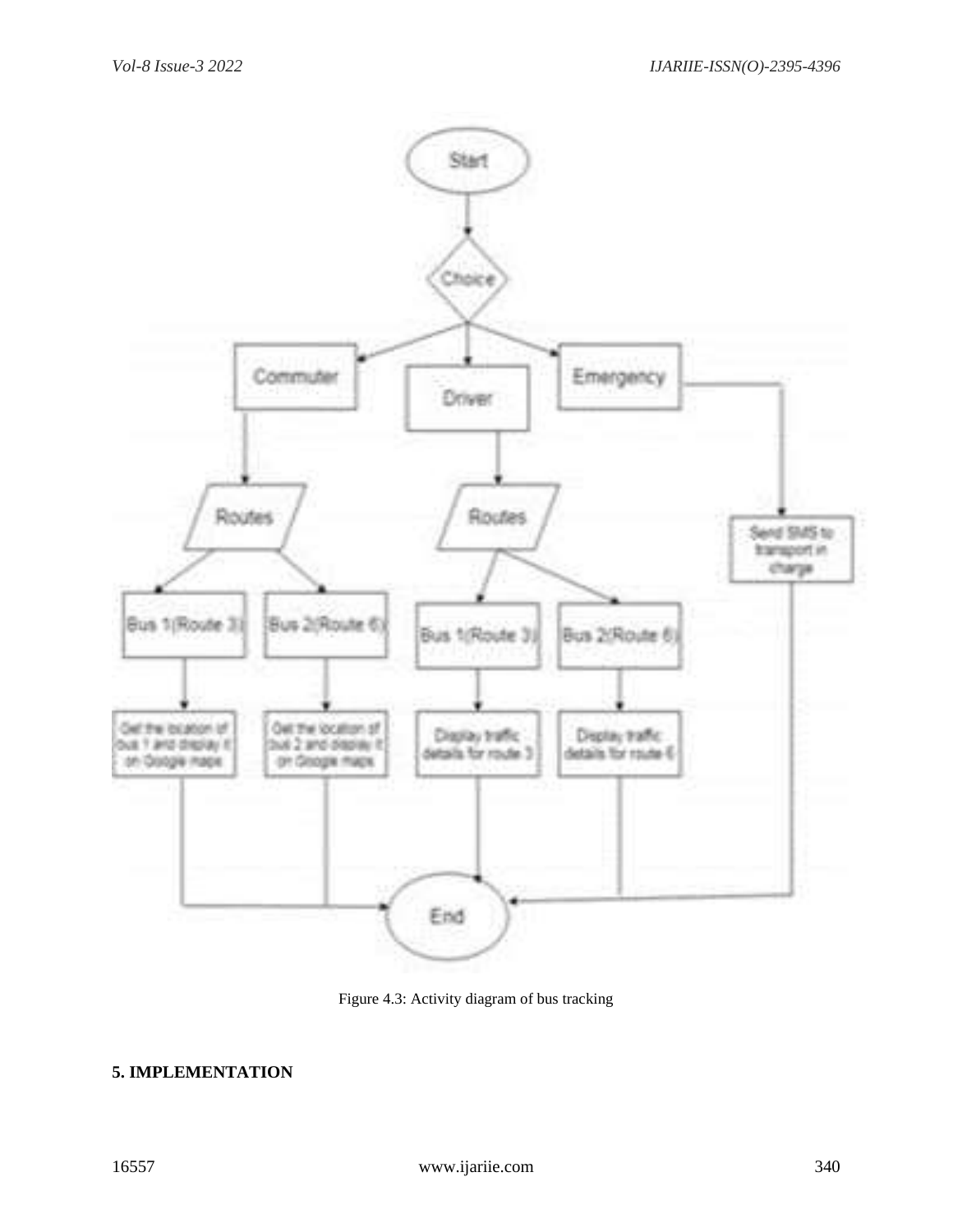# **PLATFORM SELECTION**

#### **Android Studio**

It is the official integrated development environment (IDE) for Google's Android operating system, built on JetBrains' IntelliJ IDEA software and designed specifically for Android development. It is available for download on Windows, macOS and Linux based operating systems. It is a replacement for the Eclipse Android Development Tools (ADT) as primary IDE for native Android application development. The following features are provided in the current stable version:

Gradle-based build support

Android-specific refactoring and quick fixes

Lint tools to catch performance, usability, version compatibility and other prob- lems

ProGuard integration and app-signing capabilities

Template-based wizards to create common Android designs and components

A rich layout editor that allows users to drag-and-drop UI components, option to preview layouts on multiple screen configurations. Support for building Android Wear apps Built-in support for Google Cloud Platform, enabling integration with Firebase Cloud Messaging (Earlier 'Google Cloud Messaging') and Google App Engine. Android Virtual Device (Emulator) to run and debug apps in the Android studio. Android Studio supports all the same programming languages of IntelliJ, and PyCharm e.g. Python, and Kotlin and Android Studio 3.0 supports "Java 7 language features and a subset of Java 8 language features that vary by platform version." External projects back port some Java 9 features

## **PROGRAMMING LANGUAGE GIST JAVA**

Android applications are developed using the Java language

Some of the Java's important core features are: 1.It's easy to learn and understand 2.It's designed to be platform-independent and secure, using virtual machines 3.It's object-oriented

Android relies heavily on these Java fundamentals.

The Android SDK includes many standard Java libraries (data structure libraries, math libraries, graphics libraries, networking libraries and everything else you could want) as well as special Android libraries that will help you develop awesome Android applications.

**6 RESULTS**

**SCREENSHOTS**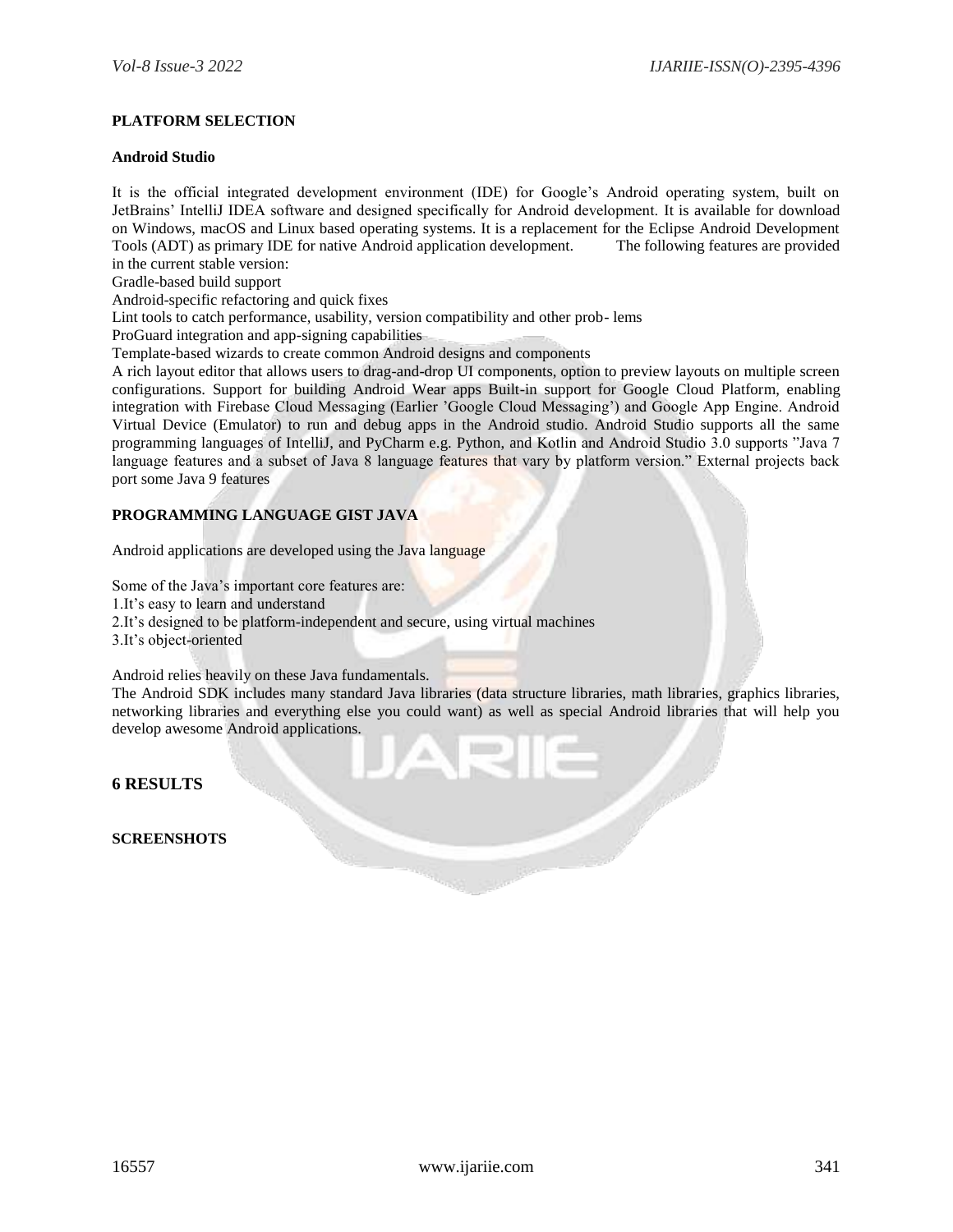

# **SVITLINC**

# SVIT COLLEGE, Nashik

IJARIIE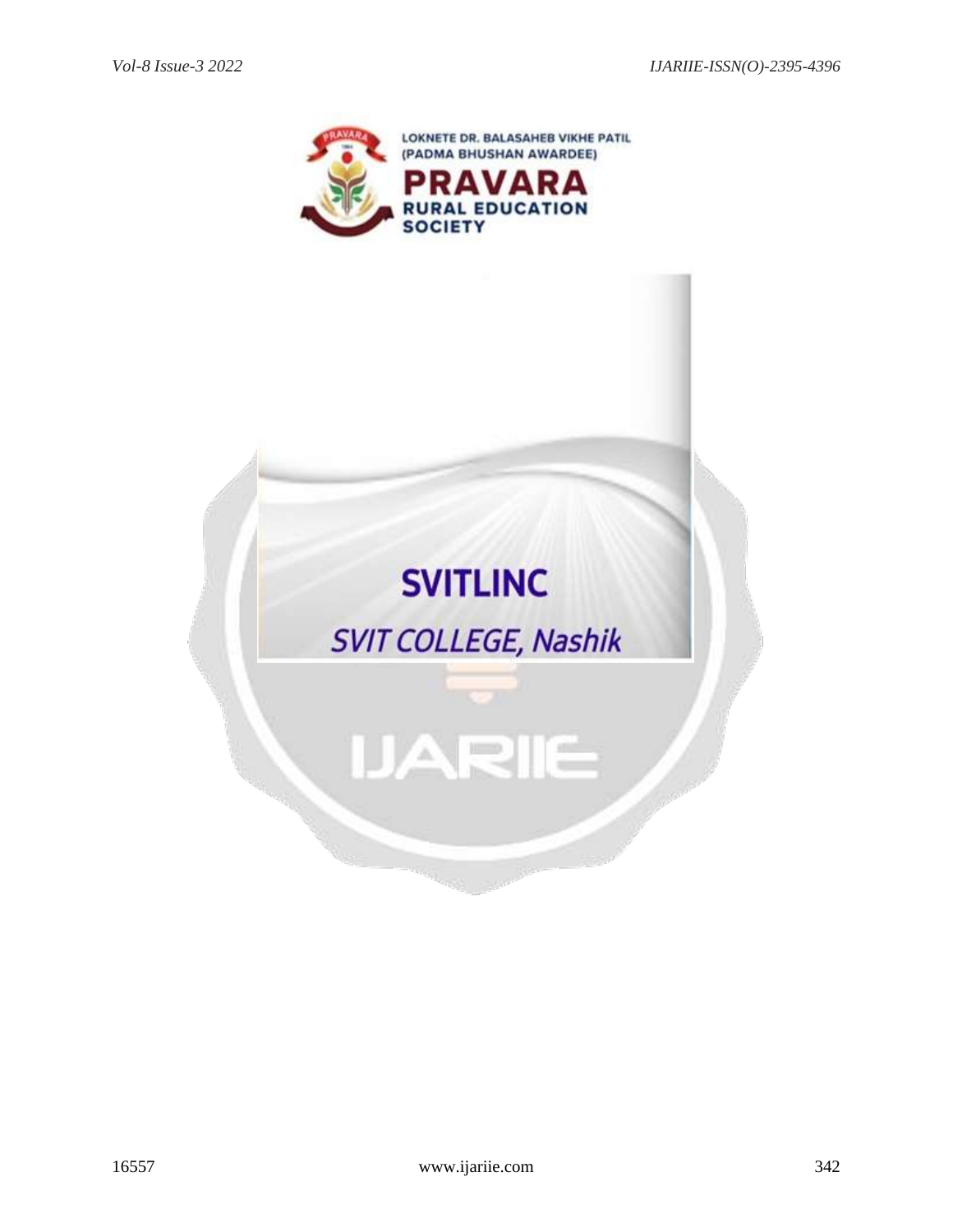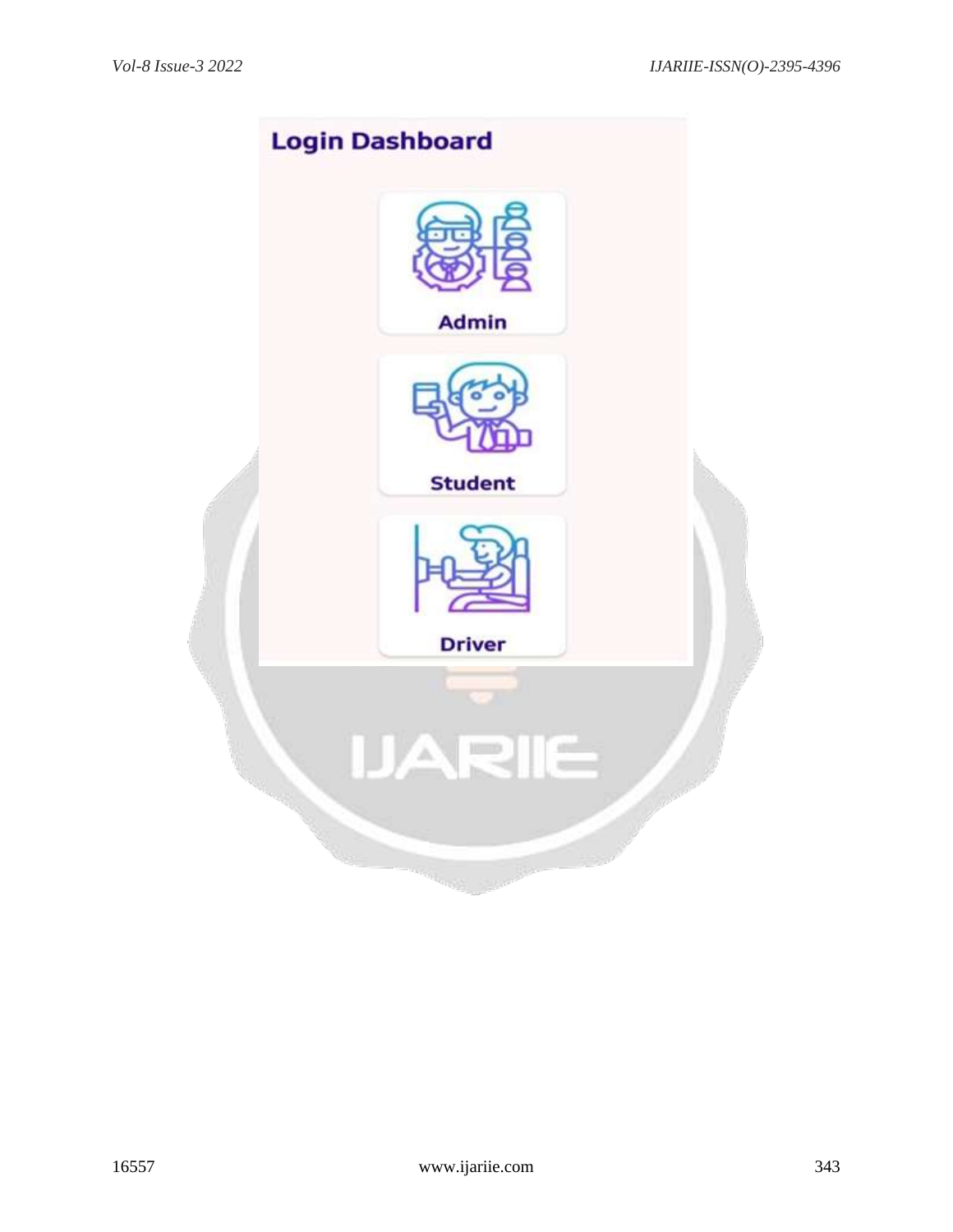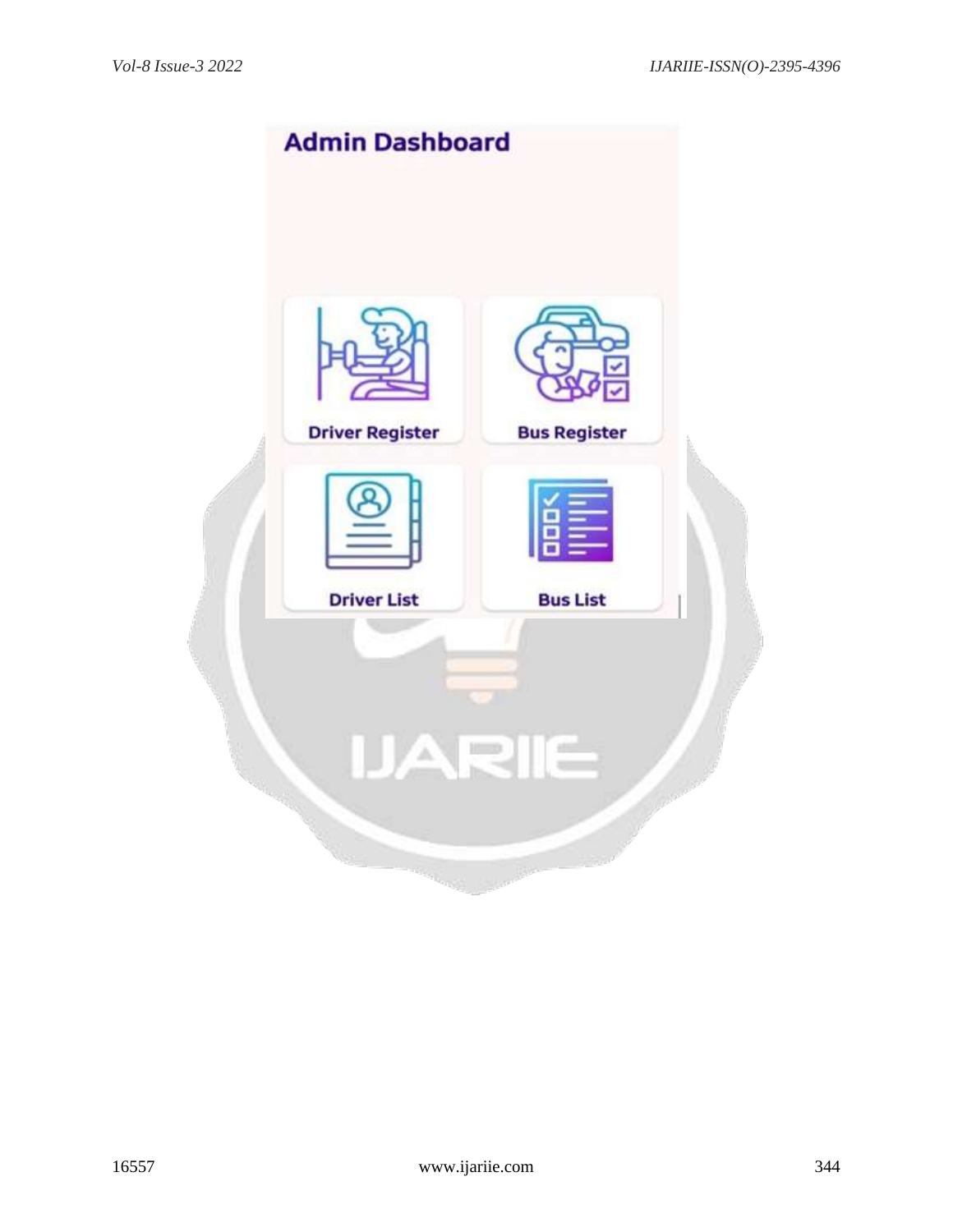

# **7. CONCLUSIONS**

 GPS Based Bus tracking System is an Application that has its client side on the Android platform. Application is free of cost and easy to install on device. The accuracy of this system relies on the GPS coordinates generated using satellites while reliability of the system depends on the GPRS facility. The system is effective where Internet is accessible. By including the concept of direction, the size of the database has reduced to half, thereby not exhausting the server and database with similar sets of data in different tables. The proposed system also predicts the average velocity of the bus using clustering and back propagation method. This increases the accuracy of the system as it also takes into account the traffic conditions during that day of week and time of the day.

## **8. ACKNOWLEDGEMENT**

 It gives us great pleasure in presenting the project report on **'ANALYSIS ON BUS TRACKING SYSTEM GPS ON SMARTPHONES'**.The satisfaction that accompanies to successful completion of any task would be complete without mention of people whose ceaseless cooperation made it possible,whose constant guidance and encouragement crown all efforts with success.

 We would like to take this opportunity to thank my internal guide **Mr.Umakant D.Butkar** Sir,Head of Computer Engineering Department **Mr.Sharad M. Rokade** Sir and Principal .**G.B.Shinde** Sir for giving us all the help and guidance we needed.We are also thankful to all the staff members of the Computer Engineering Department, SVIT Chincholi, Nashik.We are really grateful to them for their kind support.

 We also thank our colleagues who have helped in successful completion of the first project stage.

#### **9. REFERENCES**